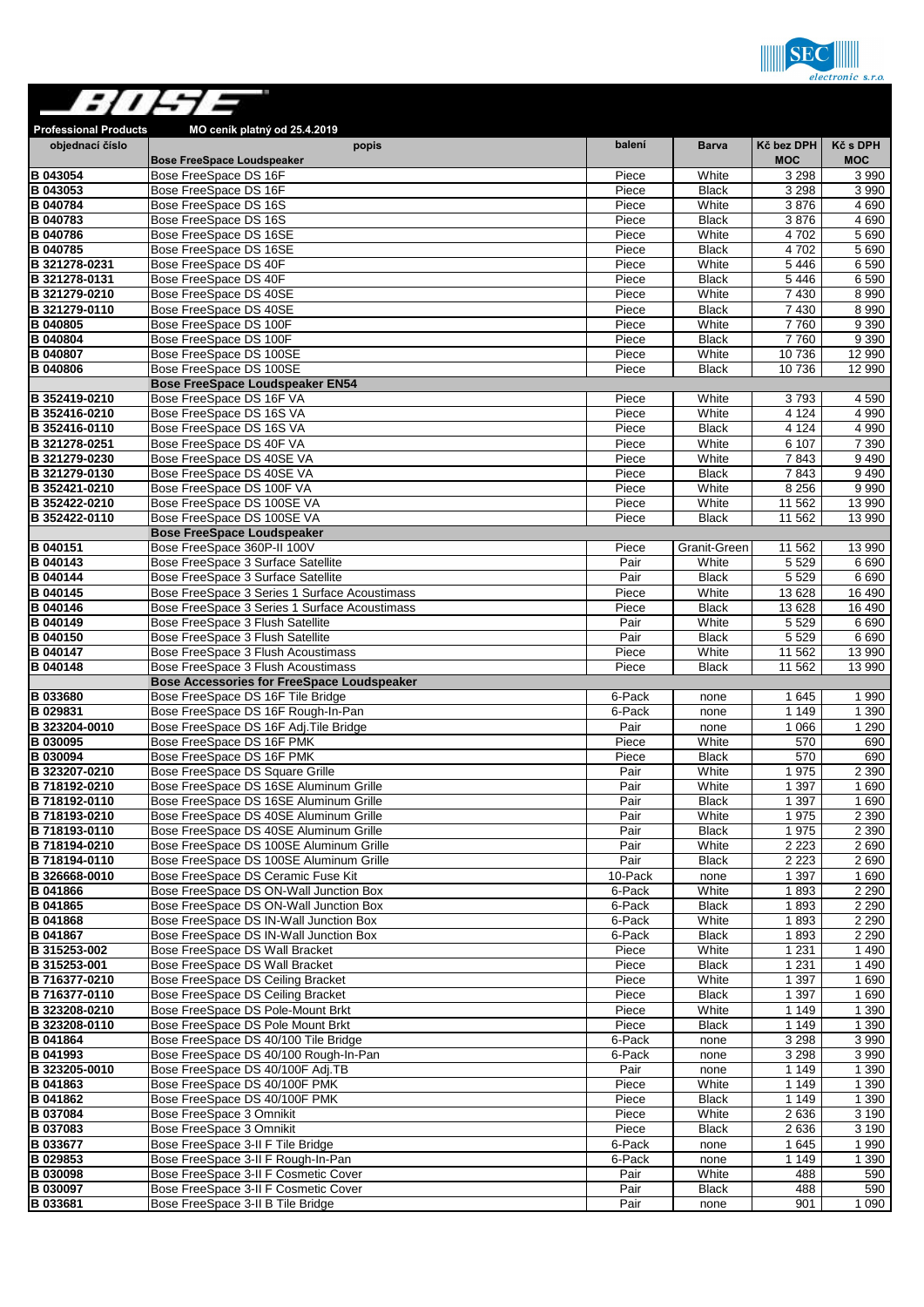| <b>B</b> 029855 | Bose FreeSpace 3-II B Rough-In-Pan                                           | 6-Pack | none         | 1975     | 2 3 9 0        |
|-----------------|------------------------------------------------------------------------------|--------|--------------|----------|----------------|
|                 |                                                                              |        |              |          |                |
| B 029829        | Bose FreeSpace 3-II B Surface mount Kit                                      | Piece  | White        | 2636     | 3 1 9 0        |
| B 029828        | Bose FreeSpace 3-II B Pendant mount Kit                                      | Piece  | <b>Black</b> | 2636     | 3190           |
| B 030100        | Bose FreeSpace 3-II B Pendant mount Kit                                      | Piece  | White        | 2 2 2 3  | 2690           |
| B 030099        | Bose FreeSpace 3-II B Pendant mount Kit                                      | Piece  | <b>Black</b> | 2 2 2 3  | 2690           |
|                 | <b>Bose DesignMax Loudspeaker</b>                                            |        |              |          |                |
| B 815011-0210   | Bose DesignMax DM2C-LP                                                       | Pair   | White        | 7 1 8 2  | 8690           |
|                 |                                                                              |        |              |          |                |
| B 815011-0110   | <b>Bose DesignMax DM2C-LP</b>                                                | Pair   | <b>Black</b> | 7 1 8 2  | 8 6 9 0        |
| B 815013-0210   | <b>Bose DesignMax DM2S</b>                                                   | Pair   | White        | 7760     | 9 3 9 0        |
| B 815013-0110   | <b>Bose DesignMax DM2S</b>                                                   | Pair   | <b>Black</b> | 7760     | 9 3 9 0        |
| B 829708-0210   | <b>Bose DesignMax DM3C</b>                                                   | Pair   | White        | 8 2 5 6  | 9 9 9 0        |
| B 829708-0110   | <b>Bose DesignMax DM3C</b>                                                   | Pair   | <b>Black</b> | 8 2 5 6  | 9 9 9 0        |
|                 |                                                                              |        |              |          |                |
| B 829712-0210   | <b>Bose DesignMax DM3SE</b>                                                  | Pair   | White        | 10 322   | 12 490         |
| B 829712-0110   | <b>Bose DesignMax DM3SE</b>                                                  | Pair   | <b>Black</b> | 10 322   | 12 490         |
| B 829683-0210   | <b>Bose DesignMax DM5C</b>                                                   | Pair   | White        | 12 3 88  | 14 990         |
| B 829683-0110   | <b>Bose DesignMax DM5C</b>                                                   | Pair   | <b>Black</b> | 12 3 8 8 | 14 990         |
| B 829705-0210   | <b>Bose DesignMax DM5SE</b>                                                  | Pair   | White        | 15 198   | 18 390         |
| B 829705-0110   | <b>Bose DesignMax DM5SE</b>                                                  | Pair   | <b>Black</b> | 15 198   | 18 390         |
|                 |                                                                              |        |              |          |                |
| B 829679-0210   | <b>Bose DesignMax DM6C</b>                                                   | Pair   | White        | 16 0 25  | 19 390         |
| B 829679-0110   | <b>Bose DesignMax DM6C</b>                                                   | Pair   | <b>Black</b> | 16 0 25  | 19 390         |
| B 829682-0210   | <b>Bose DesignMax DM6SE</b>                                                  | Pair   | White        | 20 653   | 24 990         |
| B 829682-0110   | <b>Bose DesignMax DM6SE</b>                                                  | Pair   | <b>Black</b> | 20 653   | 24 990         |
| B 802080-0210   | <b>Bose DesignMax DM8C</b>                                                   | Piece  | White        | 12 140   | 14 690         |
| B 802080-0110   | <b>Bose DesignMax DM8C</b>                                                   | Piece  | <b>Black</b> | 12 140   | 14 690         |
|                 |                                                                              |        |              |          |                |
| B 801332-0210   | <b>Bose DesignMax DM8S</b>                                                   | Piece  | White        | 14 041   | 16 990         |
| B 801332-0110   | <b>Bose DesignMax DM8S</b>                                                   | Piece  | <b>Black</b> | 14 041   | 16 990         |
| B 829380-0210   | <b>Bose DesignMax DM8C-Sub</b>                                               | Piece  | White        | 9579     | 11 590         |
| B 829380-0110   | Bose DesignMax DM8C-Sub                                                      | Piece  | <b>Black</b> | 9579     | 11 590         |
| B 831856-0210   | Bose DesignMax DM10S-Sub                                                     | Piece  | White        | 12 967   | 15 690         |
| B 831856-0110   | Bose DesignMax DM10S-Sub                                                     | Piece  | <b>Black</b> | 12 967   | 15 690         |
|                 |                                                                              |        |              |          |                |
|                 | <b>Bose Accessories for DesignMax Loudspeaker</b>                            |        |              |          |                |
| B 799376-0210   | Bose DesignMax Pan&Tilt Brkt Small                                           | Pair   | White        | 818      | 990            |
| B 799376-0110   | Bose DesignMax Pan&Tilt Brkt Small                                           | Pair   | <b>Black</b> | 818      | 990            |
| B 815009-0010   | Bose DesignMax DM2C Rough-In-Kit                                             | 6-Pack | none         | 1810     | 2 1 9 0        |
| B 829719-0010   | Bose DesignMax DM3C Rough-In-Kit                                             | 6-Pack | none         | 1810     | 2 1 9 0        |
| B 829724-0010   | Bose DesignMax DM5C Rough-In-Kit                                             | 6-Pack |              | 1810     | 2 1 9 0        |
|                 |                                                                              |        | none         |          |                |
| B 829726-0010   | Bose DesignMax DM6C Rough-In-Kit                                             | 6-Pack | none         | 1810     | 2 1 9 0        |
| B 810613-0010   |                                                                              | 6-Pack |              |          | 2 1 9 0        |
|                 | Bose DesignMax DM8C Rough-In-Kit                                             |        | none         | 1810     |                |
|                 | <b>Bose EdgeMax Loudspeaker</b>                                              |        |              |          |                |
|                 |                                                                              |        |              |          |                |
| B 778844-0210   | Bose EdgeMax EM90 incl. Tile Bridge                                          | Piece  | White        | 17 347   | 20 990         |
| B 777189-0210   | Bose EdgeMax EM180 incl. Tile Bridge                                         | Piece  | White        | 17 347   | 20 990         |
|                 | <b>Bose Accessories for EdgeMax Loudspeaker</b>                              |        |              |          |                |
| B 788330-0110   | Bose EdgeMax EM90/EM180 Grille                                               | Piece  | <b>Black</b> | 1 0 6 6  | 1 2 9 0        |
| B 790054-0010   | Bose EdgeMax EM90/EM180 Rough-In-Pan                                         | Pair   | none         | 1 0 6 6  | 1 2 9 0        |
|                 | <b>Bose FreeSpace Mixer Amplifier</b>                                        |        |              |          |                |
| B 040754        | Bose FreeSpace DXA 2120                                                      | Piece  | Silver       | 33 050   | 39 990         |
|                 |                                                                              |        |              |          |                |
| B 719782-2410   | Bose FreeSpace IZA 2120-HZ                                                   | Piece  | Silver       | 24 785   | 29 990         |
| B 719782-2420   | Bose FreeSpace IZA 2120-LZ                                                   | Piece  | Silver       | 22 306   | 26 990         |
| B 344871-4410   | Bose FreeSpace IZA 190-HZ                                                    | Piece  | Silver       | 13 215   | 15 990         |
| B 344871-4420   | Bose FreeSpace IZA 250-LZ                                                    | Piece  | Silver       | 11 231   | 13 590         |
|                 | <b>Bose FreeSpace Zone Amplifier</b>                                         |        |              |          |                |
| B 791355-2410   | Bose FreeSpace ZA 2120-HZA                                                   | Piece  | Silver       | 18 174   | 21 990         |
| B 791354-2410   | Bose FreeSpace ZA 2120-LZA                                                   | Piece  | Silver       | 15 694   | 18 990         |
|                 |                                                                              |        |              |          |                |
| B 344872-4410   | Bose FreeSpace ZA 190-HZ                                                     | Piece  | Silver       | 10 570   | 12790          |
| B 344872-4420   | Bose FreeSpace ZA 250-LZ                                                     | Piece  | Silver       | 8 2 5 6  | 9990           |
|                 | <b>Bose FreeSpace Amplifier Accessories</b>                                  |        |              |          |                |
| B 353689-0410   | Bose FreeSpace IZA/ZA Rack-mount-Kit                                         | Piece  | <b>Black</b> | 818      | 990            |
| B 768932-2210   | Bose ControlCenter CC-1 Zone Controller                                      | Piece  | White        | 1 653    | 2 0 0 0        |
| B 768932-2110   | Bose ControlCenter CC-1 Zone Controller                                      | Piece  | Black        | 1653     | 2 0 0 0        |
| B 768938-2210   | Bose ControlCenter CC-2 Zone Controller                                      | Piece  | White        | 1983     | 2 400          |
|                 |                                                                              |        |              |          |                |
| B 768938-2110   | Bose ControlCenter CC-2 Zone Controller                                      | Piece  | Black        | 1983     | $\sqrt{2}$ 400 |
| B 768941-2210   | Bose ControlCenter CC-3 Zone Controller                                      | Piece  | White        | 1983     | 2 400          |
| B 768941-2110   | Bose ControlCenter CC-3 Zone Controller                                      | Piece  | Black        | 1983     | 2 4 0 0        |
| B 768928-0010   | Bose ControlCenter CV41 4 to 1 Converter                                     | Piece  | Black        | 2 4 7 9  | 3 0 0 0        |
|                 | <b>Bose PowerShare Amplifier</b>                                             |        |              |          |                |
| B 743375-2410   | Bose PowerShare PS602                                                        | Piece  | Black        | 33 058   | 40 000         |
| B 743376-2410   | Bose PowerShare PS602P                                                       | Piece  | Black        | 37 190   | 45 000         |
|                 |                                                                              |        |              |          |                |
| B 791323-2410   | Bose PowerShare PS404A                                                       | Piece  | Black        | 37 190   | 45 000         |
| B 813375-2310   | <b>Bose PowerShare PS404D</b>                                                | Piece  | <b>Black</b> | 46 281   | 56 000         |
| B 791324-2410   | Bose PowerShare PS604A                                                       | Piece  | Black        | 47 934   | 58 000         |
| B 813403-2310   | Bose PowerShare PS604D                                                       | Piece  | <b>Black</b> | 57 0 25  | 69 000         |
|                 | <b>Bose PowerShare Accessories</b>                                           |        |              |          |                |
| B 768932-2210   | Bose ControlCenter CC-1 Zone Controller                                      | Piece  | White        | 1 653    | 2 000          |
|                 |                                                                              |        |              |          |                |
| B 768932-2110   | Bose ControlCenter CC-1 Zone Controller                                      | Piece  | Black        | 1653     | 2 0 0 0        |
| B 768928-0010   | Bose ControlCenter CV41 4 to 1 Converter<br><b>Bose PowerSpace Amplifier</b> | Piece  | <b>Black</b> | 2 4 7 9  | 3 0 0 0        |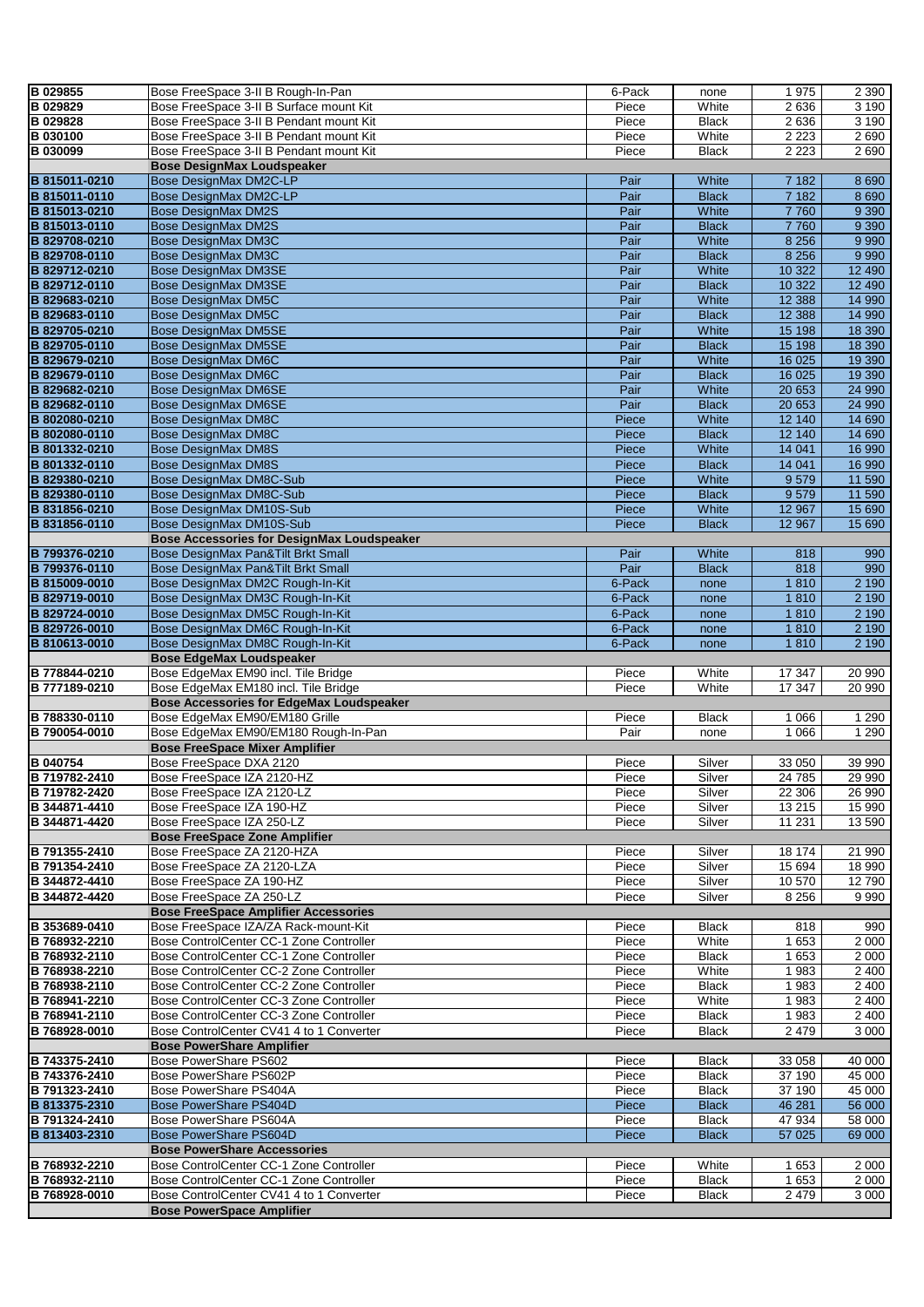| B 803286-2110               | Bose PowerSpace P2600A                                             |                |                       |                               |                    |  |  |  |  |  |
|-----------------------------|--------------------------------------------------------------------|----------------|-----------------------|-------------------------------|--------------------|--|--|--|--|--|
|                             |                                                                    | Piece          | Grey                  | 26 44 6                       | 32 000             |  |  |  |  |  |
| B 803287-2110               | Bose PowerSpace P21000A                                            | Piece          | Grey                  | 34 711                        | 42 000             |  |  |  |  |  |
| B 803288-2110               | Bose PowerSpace P4300A                                             | Piece          | Grey                  | 37 190                        | 45 000             |  |  |  |  |  |
|                             | <b>Bose PowerSpace+ Amplifier</b>                                  |                |                       |                               |                    |  |  |  |  |  |
| B 810965-2110               | Bose PowerSpace P4150+                                             | Piece          | Grey                  | 42 149                        | 51 000             |  |  |  |  |  |
|                             |                                                                    |                |                       |                               |                    |  |  |  |  |  |
| B 803289-2110               | Bose PowerSpace P4300+                                             | Piece          | Grey                  | 47 107                        | 57 000             |  |  |  |  |  |
|                             | <b>Bose PowerSpace+ Accessories</b>                                |                |                       |                               |                    |  |  |  |  |  |
| B 768932-2210               | Bose ControlCenter CC-1 Zone Controller                            | Piece          | White                 | 1 653                         | 2 0 0 0            |  |  |  |  |  |
| B 768932-2110               | Bose ControlCenter CC-1 Zone Controller                            | Piece          | <b>Black</b>          | 1653                          | 2000               |  |  |  |  |  |
| B 768938-2210               |                                                                    |                |                       |                               |                    |  |  |  |  |  |
|                             | Bose ControlCenter CC-2 Zone Controller                            | Piece          | White                 | 1983                          | 2 4 0 0            |  |  |  |  |  |
| B 768938-2110               | Bose ControlCenter CC-2 Zone Controller                            | Piece          | <b>Black</b>          | 1983                          | 2 4 0 0            |  |  |  |  |  |
| B 768941-2210               | Bose ControlCenter CC-3 Zone Controller                            | Piece          | White                 | 1983                          | 2400               |  |  |  |  |  |
| B 768941-2110               | Bose ControlCenter CC-3 Zone Controller                            | Piece          | <b>Black</b>          | 1983                          | 2 4 0 0            |  |  |  |  |  |
| B 768928-0010               | Bose ControlCenter CV41 4 to 1 Converter                           | Piece          | <b>Black</b>          | 2 4 7 9                       | 3 0 0 0            |  |  |  |  |  |
|                             |                                                                    |                |                       |                               |                    |  |  |  |  |  |
|                             | <b>Bose Panaray Loudspeaker</b>                                    |                |                       |                               |                    |  |  |  |  |  |
| <b>B</b> 040166             | Bose Panaray 302A 100V                                             | Pair           | White                 | 21 479                        | 25 990             |  |  |  |  |  |
| <b>B</b> 040167             | Bose Panaray 302A 100V                                             | Pair           | <b>Black</b>          | 21 479                        | 25 990             |  |  |  |  |  |
| B 739706-0210               | Bose Panaray 402-IV                                                | Piece          | White                 | 19826                         | 23 990             |  |  |  |  |  |
| B 739706-0110               |                                                                    |                |                       |                               |                    |  |  |  |  |  |
|                             | Bose Panaray 402-IV                                                | Piece          | <b>Black</b>          | 19826                         | 23 990             |  |  |  |  |  |
| B 776183-0210               | Bose Panaray 402-IV 100V 100W                                      | Piece          | White                 | 22 306                        | 26 990             |  |  |  |  |  |
| B 776183-0110               | Bose Panaray 402-IV 100V 100W                                      | Piece          | <b>Black</b>          | 22 30 6                       | 26 990             |  |  |  |  |  |
| <b>B</b> 040171             | Bose Panaray 502A                                                  | Piece          | White                 | 26 438                        | 31 990             |  |  |  |  |  |
| <b>B</b> 040170             | Bose Panaray 502A                                                  | Piece          | <b>Black</b>          | 26 438                        | 31 990             |  |  |  |  |  |
|                             |                                                                    |                |                       |                               |                    |  |  |  |  |  |
| B 739058-0110               | Bose Panaray 802-IV                                                | Piece          | <b>Black</b>          | 27 264                        | 32 990             |  |  |  |  |  |
| B 374847-0110               | Bose F1 model 812 Passive Flexible Array Loudspeaker               | Piece          | <b>Black</b>          | 27 264                        | 32 990             |  |  |  |  |  |
| <b>B</b> 040188             | Bose Panaray MA12                                                  | Piece          | White                 | 23 132                        | 27 990             |  |  |  |  |  |
| <b>B</b> 040189             | <b>Bose Panaray MA12</b>                                           | Piece          | <b>Black</b>          | 23 132                        | 27 990             |  |  |  |  |  |
| B 317302-0200               | Bose Panaray MA12 EX                                               | Piece          | White                 | 38 008                        | 45 990             |  |  |  |  |  |
|                             |                                                                    |                |                       |                               |                    |  |  |  |  |  |
| B 317302-0100               | Bose Panaray MA12 EX                                               | Piece          | <b>Black</b>          | 38 008                        | 45 990             |  |  |  |  |  |
| B 787856-2210               | Bose Panaray MSA12X                                                | Piece          | White                 | 85 116                        | 102 990            |  |  |  |  |  |
| B 787856-2110               | Bose Panaray MSA12X                                                | Piece          | <b>Black</b>          | 85 116                        | 102 990            |  |  |  |  |  |
| <b>B</b> 040193             | Bose Panaray MB4 Bass                                              | Piece          | White                 | 21 479                        | 25 990             |  |  |  |  |  |
| <b>B</b> 040192             | <b>Bose Panaray MB4 Bass</b>                                       | Piece          | <b>Black</b>          | 21 479                        | 25 990             |  |  |  |  |  |
| B 785043-0210               | Bose MB210 Compact Subwoofer                                       | Piece          | White                 | 20 653                        | 24 990             |  |  |  |  |  |
| B 785043-0110               | Bose MB210 Compact Subwoofer                                       | Piece          | <b>Black</b>          |                               | 24 990             |  |  |  |  |  |
|                             |                                                                    |                |                       | 20 653                        |                    |  |  |  |  |  |
| B 811432-0210               | Bose MB210WR Outdoor Subwoofer                                     | Piece          | White                 | 23 132                        | 27 990             |  |  |  |  |  |
| B 811432-0110               | Bose MB210WR Outdoor Subwoofer                                     | Piece          | <b>Black</b>          | 23 132                        | 27 990             |  |  |  |  |  |
| <b>B</b> 040091             | Bose Panaray 502B Bass                                             | Piece          | White                 | 51 231                        | 61 990             |  |  |  |  |  |
| B 039919                    | Bose Panaray 310M                                                  | Piece          | <b>Black</b>          | 11 562                        | 13 990             |  |  |  |  |  |
| B 039917                    | Bose Panaray 620M                                                  | Piece          | <b>Black</b>          | $17\,347$                     | 20 990             |  |  |  |  |  |
|                             | <b>Bose LT Loudspeaker</b>                                         |                |                       |                               |                    |  |  |  |  |  |
|                             |                                                                    |                |                       |                               |                    |  |  |  |  |  |
| <b>B</b> 040175             | Bose MB24 Bass                                                     | Piece          | <b>Black</b>          | 66 107                        | 79 990             |  |  |  |  |  |
| <b>B</b> 040174             | Bose MB12 Bass                                                     | Piece          | White                 | 46 273                        | 55 990             |  |  |  |  |  |
| <b>B</b> 040173             | Bose MB12 Bass                                                     | Piece          | <b>Black</b>          | 46 273                        | 55 990             |  |  |  |  |  |
| <b>B</b> 040184             | <b>Bose LT 6400</b>                                                | Piece          | <b>Black</b>          | 57843                         | 69 990             |  |  |  |  |  |
| <b>B</b> 040186             | <b>Bose LT 9400</b>                                                | Piece          | <b>Black</b>          | 57843                         | 69 990             |  |  |  |  |  |
| B 040180                    | Bose LT 6403                                                       | Piece          | <b>Black</b>          | 80 157                        | 96 990             |  |  |  |  |  |
|                             |                                                                    |                |                       |                               |                    |  |  |  |  |  |
| <b>B</b> 040182             | <b>Bose LT 9403</b>                                                | Piece          | <b>Black</b>          | 80 157                        | 96 990             |  |  |  |  |  |
|                             |                                                                    |                |                       | <b>Bose LT WR Loudspeaker</b> |                    |  |  |  |  |  |
| B 323102-0110               | <b>Bose LT 3202 WR</b>                                             |                |                       |                               |                    |  |  |  |  |  |
| B 323110-0110               |                                                                    | Piece          | <b>Black</b>          | 127 264                       | 153 990            |  |  |  |  |  |
|                             | Bose LT 4402 WR                                                    | Piece          | <b>Black</b>          | 97 512                        | 117 990            |  |  |  |  |  |
|                             |                                                                    |                |                       |                               |                    |  |  |  |  |  |
| B 323111-0110               | Bose LT 9402 WR                                                    | Piece          | <b>Black</b>          | 97 512                        | 117 990            |  |  |  |  |  |
| B 323112-0110               | Bose LT 9702 WR                                                    | Piece          | <b>Black</b>          | 94 207                        | 113 990            |  |  |  |  |  |
| B 323113-0110               | Bose MB24 WR Bass                                                  | Piece          | <b>Black</b>          | 74 372                        | 89 990             |  |  |  |  |  |
| B 323114-0110               | Bose MB12 WR Bass                                                  | Piece          | <b>Black</b>          | 49 579                        | 59 990             |  |  |  |  |  |
| <b>B</b> 040014             | Bose LT Eyebolt 3/8"-16 UNC                                        | Piece          | none                  | 570                           | 690                |  |  |  |  |  |
|                             | <b>Bose Accessories for Panaray Loudspeaker</b>                    |                |                       |                               |                    |  |  |  |  |  |
|                             |                                                                    |                |                       |                               |                    |  |  |  |  |  |
| <b>B</b> 027068             | Bose SB-4 Single Fly Bracket                                       | Piece          | White                 | 1975                          | 2 3 9 0            |  |  |  |  |  |
| <b>B</b> 027066             | Bose SB-4 Single Fly Bracket                                       | Piece          | <b>Black</b>          | 1975                          | 2 3 9 0            |  |  |  |  |  |
| B 027061                    | Bose WBP-8 802-Wall Bracket Bi-pivot                               | Piece          | <b>Black</b>          | 4537                          | 5 4 9 0            |  |  |  |  |  |
| <b>B</b> 027062             | Bose SB-8 802 Single Fly Bracket                                   | Piece          | <b>Black</b>          | 1893                          | 2 2 9 0            |  |  |  |  |  |
| B 746686-0110               | Bose 802-IV U-Bracket                                              | Piece          | <b>Black</b>          | 2719                          | 3 2 9 0            |  |  |  |  |  |
| B 738453-0210               | Bose RMU BRKT 1 Pan-and-tilt Wall Bracket                          | Piece          | White                 | 4 2 8 9                       | 5 1 9 0            |  |  |  |  |  |
| B 738453-0110               | Bose RMU BRKT 1 Pan-and-tilt Wall Bracket                          | Piece          | <b>Black</b>          | 4 2 8 9                       |                    |  |  |  |  |  |
|                             |                                                                    |                |                       |                               | 5 1 9 0            |  |  |  |  |  |
| B 738453-0220               | Bose WBPWR-50B Pan-and-tilt Wall Bracket, Outdoor                  | Piece          | White                 | 6769                          | 8 1 9 0            |  |  |  |  |  |
| B 738453-0120               | Bose WBPWR-50B Pan-and-tilt Wall Bracket, Outdoor                  | Piece          | <b>Black</b>          | 6769                          | 8 1 9 0            |  |  |  |  |  |
| B 736453-0110               | Bose F1 U-Bracket Mounting Kit                                     | Piece          | <b>Black</b>          | 4 5 3 7                       | 5490               |  |  |  |  |  |
| B 736451-0110               | Bose F1 Yoke Mounting Kit                                          | Piece          | <b>Black</b>          | 4537                          | 5 4 9 0            |  |  |  |  |  |
| B 023955                    | Bose WBP-5 Wall Bracket 502A                                       | Piece          | White                 | 3793                          | 4 5 9 0            |  |  |  |  |  |
| B 035673                    | Bose WBP-5 Wall Bracket 502A                                       | Piece          | <b>Black</b>          | 3793                          | 4 5 9 0            |  |  |  |  |  |
|                             |                                                                    |                |                       |                               |                    |  |  |  |  |  |
| B 035104                    | Bose WCB-5 U-Bracket 502A                                          | Piece          | White                 | 1810                          | 2 190              |  |  |  |  |  |
| <b>B</b> 035675             | Bose WCB-5 U-Bracket 502A                                          | Piece          | <b>Black</b>          | 1810                          | 2 190              |  |  |  |  |  |
| B 035103                    | Bose CSB-5A Hanging-Kit 502A                                       | Piece          | White                 | 1 3 9 7                       | 1 6 9 0            |  |  |  |  |  |
| B 035674                    | Bose CSB-5A Hanging-Kit 502A                                       | Piece          | <b>Black</b>          | 1 3 9 7                       | 1 6 9 0            |  |  |  |  |  |
| <b>B</b> 006443<br>B 027057 | Bose CSB-5B Hanging-Kit 502B<br>Bose MB4 Single Wall Mount Bracket | Piece<br>Piece | <b>Black</b><br>White | 2719<br>2 7 1 9               | 3 2 9 0<br>3 2 9 0 |  |  |  |  |  |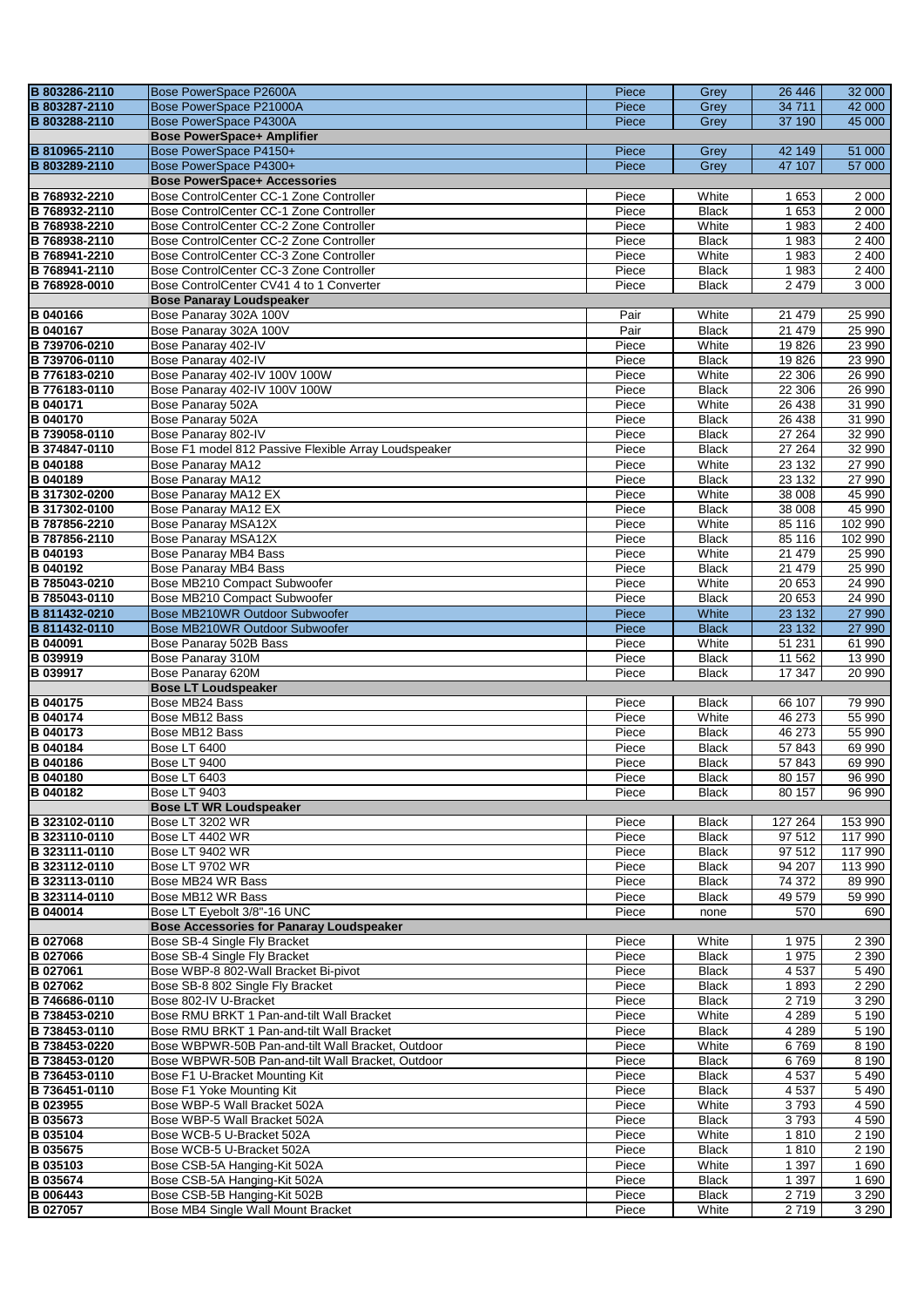| B 027056                     | Bose MB4 Single Wall Mount Bracket                                                                     | Piece          | <b>Black</b> | 2719           | 3 2 9 0            |
|------------------------------|--------------------------------------------------------------------------------------------------------|----------------|--------------|----------------|--------------------|
| B 040191                     | Bose CVT-12 MA12 Transformer-Kit                                                                       | Piece          | White        | 5 0 3 3        | 6090               |
| B 040190                     | Bose CVT-12 MA12 Transformer-Kit                                                                       | Piece          | <b>Black</b> | 5 0 3 3        | 6090               |
| B 028338                     | Bose CB-MA12 Coupling Bracket                                                                          | Piece          | White        | 1562           | 1890               |
| B 028337                     | Bose CB-MA12 Coupling Bracket                                                                          | Piece          | <b>Black</b> | 1 5 6 2        | 1890               |
| B 315338-0200                | Bose CVT-12 MA12EX Transformer-Kit                                                                     | Piece          | White        | 5860           | 7 0 9 0            |
|                              |                                                                                                        |                |              |                |                    |
| B 315338-0100                | Bose CVT-12 MA12EX Transformer-Kit                                                                     | Piece          | <b>Black</b> | 5860           | 7 0 9 0            |
| B 317088-0200                | Bose CB-MA12EX Coupling Bracket                                                                        | Piece          | White        | 1 2 3 1        | 1490               |
| B 317088-0100                | Bose CB-MA12EX Coupling Bracket                                                                        | Piece          | <b>Black</b> | 1 2 3 1        | 1 4 9 0            |
| B 318338-0200                | Bose WMB-MA12/MA12EX BI-pivot Bracket                                                                  | Piece          | White        | 2719           | 3 2 9 0            |
| B 318338-0100                | Bose WMB-MA12/MA12EX BI-pivot Bracket                                                                  | Piece          | <b>Black</b> | 2719           | 3 2 9 0            |
| B 318337-0200                | Bose WMB2-MA12/MA12EX Pitch Lock Upper Bracket                                                         | Piece          | White        | 1645           | 1 9 9 0            |
| B 318337-0100                | Bose WMB2-MA12/MA12EX Pitch Lock Upper Bracket                                                         |                | <b>Black</b> | 1645           | 1 9 9 0            |
|                              |                                                                                                        | Piece          |              |                |                    |
|                              | <b>Bose Commercial Sound Processor</b>                                                                 |                |              |                |                    |
| B 808453-2110                | Bose CSP-428 Commercial Sound Processor                                                                | Piece          | <b>Black</b> | 23 959         | 28 990             |
| B 808456-2110                | Bose CSP-1248 Commercial Sound Processor                                                               | Piece          | <b>Black</b> | 39 661         | 47 990             |
|                              | <b>Bose ControlSpace Fixed I/O DSP</b>                                                                 |                |              |                |                    |
| B 812862-2110                | Bose ControlSpace ESP-880A                                                                             | Piece          | <b>Black</b> | 50 40 5        | 60 990             |
| B 812872-2110                | Bose ControlSpace ESP-880AD                                                                            | Piece          | <b>Black</b> | 69 413         | 83 990             |
| B 812806-2110                | Bose ControlSpace ESP-1240A                                                                            | Piece          | <b>Black</b> | 50 40 5        | 60 990             |
| B 812848-2110                | Bose ControlSpace ESP-1240AD                                                                           | Piece          | <b>Black</b> | 69 413         | 83 990             |
|                              |                                                                                                        |                |              |                |                    |
| B 359873-2120                | Bose ControlSpace ESP-1600                                                                             | Piece          | Silver       | 59 496         | 71 990             |
| B 359841-0010                | Bose ControlSpace Network Card                                                                         | Piece          | none         | 2 3 8 8        | 2 8 9 0            |
| B 359842-0020                | Bose ControlSpace Dante™ Card                                                                          | Piece          | none         | 27 264         | 32 990             |
|                              | <b>Bose ControlSpace Modular DSP</b>                                                                   |                |              |                |                    |
| B 370610-2120                | Bose ControlSpace ESP-00-II                                                                            | Piece          | Silver       | 76 025         | 91 990             |
| B 638298-0010                | Bose ESP-00 4-ch Mic/Line Input Card II                                                                | Piece          | none         | 10736          | 12 990             |
| B 638299-0010                | Bose ESP-00 4-ch Line Output Card II                                                                   | Piece          | none         | 9083           | 10 990             |
| B 0311506                    | Bose ControlSpace ESP-00 CobraNet Card                                                                 | Piece          |              | 32 22 3        | 38 990             |
|                              |                                                                                                        |                | none         |                |                    |
| B 359843-0020                | Bose ControlSpace ESP-00 Dante™ Card                                                                   | Piece          | none         | 29744          | 35 990             |
| B 041765                     | Bose ESP-00 AES3 8-ch Input Card                                                                       | Piece          | none         | 17 347         | 20 990             |
| B 302210                     | Bose ESP-00 Surround Card                                                                              | Piece          | none         | 31 397         | 37 990             |
| B 350513-0010                | Bose ESP-00 Link 8-Ch Output Card                                                                      | Piece          | none         | 4 9 5 0        | 5 9 9 0            |
| B 638300-0010                | Bose ESP-00 GPIO-II Card                                                                               | Piece          | none         | 7 4 3 0        | 8 9 9 0            |
|                              | Bose ControlSpace Dante™ Products                                                                      |                |              |                |                    |
| B 738675-0010                | Bose ControlSpace EP22-D 2-In/2-Out Dante™ Endpoint                                                    | Piece          | <b>Black</b> | 22 306         | 26 990             |
| B 738678-0010                | Bose ControlSpace WP22BU-D Dante™ Wall Plate                                                           | Piece          | White        | 30 570         | 36 990             |
|                              |                                                                                                        |                |              |                | 36 990             |
|                              |                                                                                                        |                |              |                |                    |
| B 738677-0010                | Bose ControlSpace WP22B-D Dante™ Wall Plate                                                            | Piece          | White        | 30 570         |                    |
|                              | <b>Bose ControlSpace Accessories</b>                                                                   |                |              |                |                    |
| B 041760                     | Bose ControlSpace CC-64 Control Center                                                                 | Piece          | White        | 24 785         | 29 990             |
| B 041761                     | Bose ControlSpace CC-16 Zone Controller                                                                | Piece          | White        | 8 2 5 6        | 9 9 9 0            |
| B 371407-0010                | Bose ControlSpace CC-PS1 Power Supply                                                                  | Piece          | none         | 1 4 7 9        | 1790               |
|                              | Surface Install Box CC-64                                                                              |                | White        | 2 3 0 6        | 2790               |
| <b>B</b> 044423              |                                                                                                        | Piece          |              |                |                    |
| B 050194                     | Surface Install Box CC-16                                                                              | Piece          | White        | 2 3 0 6        | 2790               |
| B 052631                     | Flush Mount Install Box CC-64                                                                          | Piece          | none         | 818            | 990                |
| B 052630                     | Flush Mount Install Box CC-16                                                                          | Piece          | none         | 736            | 890                |
| B 768932-2210                | Bose ControlCenter CC-1 Zone Controller                                                                | Piece          | White        | 1653           | 2 0 0 0            |
| B 768932-2110                | Bose ControlCenter CC-1 Zone Controller                                                                | Piece          | <b>Black</b> | 1653           | 2 0 0 0            |
| B 808461-2210                | Bose ControlCenter CC-1D Zone Controller                                                               | Piece          | White        | 3 8 0 2        | 4 600              |
| B 808461-2110                | Bose ControlCenter CC-1D Zone Controller                                                               | Piece          | <b>Black</b> | 3802           | 4 600              |
| B 768938-2210                | Bose ControlCenter CC-2 Zone Controller                                                                | Piece          | White        | 1983           | 2 400              |
| B768938-2110                 | Bose ControlCenter CC-2 Zone Controller                                                                | Piece          | <b>Black</b> | 1983           | 2 400              |
|                              |                                                                                                        |                |              | 4 6 28         |                    |
| B 808928-2210                | Bose ControlCenter CC-2D Zone Controller                                                               | Piece          | White        |                | 5 600              |
| B 808928-2110                | Bose ControlCenter CC-2D Zone Controller                                                               | Piece          | <b>Black</b> | 4 6 28         | 5 600              |
| B 768941-2210                | Bose ControlCenter CC-3 Zone Controller                                                                | Piece          | White        | 1983           | 2 4 0 0            |
| B 768941-2110                | Bose ControlCenter CC-3 Zone Controller                                                                | Piece          | Black        | 1983           | $\overline{2}$ 400 |
| B 808930-2210                | Bose ControlCenter CC-3D Zone Controller                                                               | Piece          | White        | 5 4 5 5        | 6 600              |
| B 808930-2110                | Bose ControlCenter CC-3D Zone Controller                                                               | Piece          | <b>Black</b> | 5 4 5 5        | 6 600              |
| B 808932-0210                | Bose AVM-1 Sense Microphone                                                                            | Piece          | White        | 3719           | 4 500              |
| B 038780                     | Bose ControlSpace Local Input Module                                                                   | Piece          | White        | 4 0 4 1        | 4 8 9 0            |
| B 038796                     | Bose ControlSpace Power Supply 24 VDC, 2.7A                                                            | Piece          | none         | 1645           | 1990               |
|                              |                                                                                                        |                |              |                |                    |
| B 751318-0010                | Bose ControlSpace Wall Mount Box                                                                       | Piece          | none         | 405            | 490                |
| B 038800                     | Bose ControlSpace Dry Lining Box                                                                       | Piece          | none         | 157            | 190                |
| B 027551                     | Bose ControlSpace Built-In Box                                                                         | Piece          | none         | 74             | 90                 |
|                              | <b>Bose ControlSpace EX Conferencing Solution</b>                                                      |                |              |                |                    |
| B 772234-2110                | Bose ControlSpace EX-1280C Conferencing Signal Processor                                               | Piece          | <b>Black</b> | 87 595         | 105 990            |
| B 834317-2110                | Bose ControlSpace EX-1280 Digital Signal Processor                                                     | Piece          | <b>Black</b> | 76 0 25        | 91 990             |
| B 834315-2110                | Bose ControlSpace EX-440C Conferencing Signal Processor                                                | Piece          | <b>Black</b> | 66 107         | 79 990             |
| B 834316-2110                | Bose ControlSpace EX-12AEC Conferencing Signal Processor                                               | Piece          | <b>Black</b> | 45 44 6        | 54 990             |
|                              |                                                                                                        |                |              |                |                    |
| B 771783-0110                | Bose ControlSpace EX-4ML Endpoint                                                                      | Piece          | <b>Black</b> | 22 306         | 26 990             |
| B 772045-0110                | <b>Bose ControlSpace EX-8ML Endpoint</b>                                                               | Piece          | <b>Black</b> | 38 835         | 46 990             |
| B 771784-0110                | Bose ControlSpace EX-UH Endpoint                                                                       | Piece          | <b>Black</b> | 18 174         | 21 990             |
|                              | Bose ControlSpace EX Accessories for ControlSpace EX Conferencing                                      |                |              |                |                    |
| B790080-0110                 | Bose ControlSpace EX Endpoint Mounting Bracket                                                         | Piece          | none         | 2 0 5 8        | 2 4 9 0            |
| B790081-0010<br>B800446-2110 | Bose ControlSpace EX Endpoint Microphone Extension Cable<br>Bose ControlSpace EX Endpoint Power Supply | Piece<br>Piece | none         | 653<br>1 3 9 7 | 790<br>1 6 9 0     |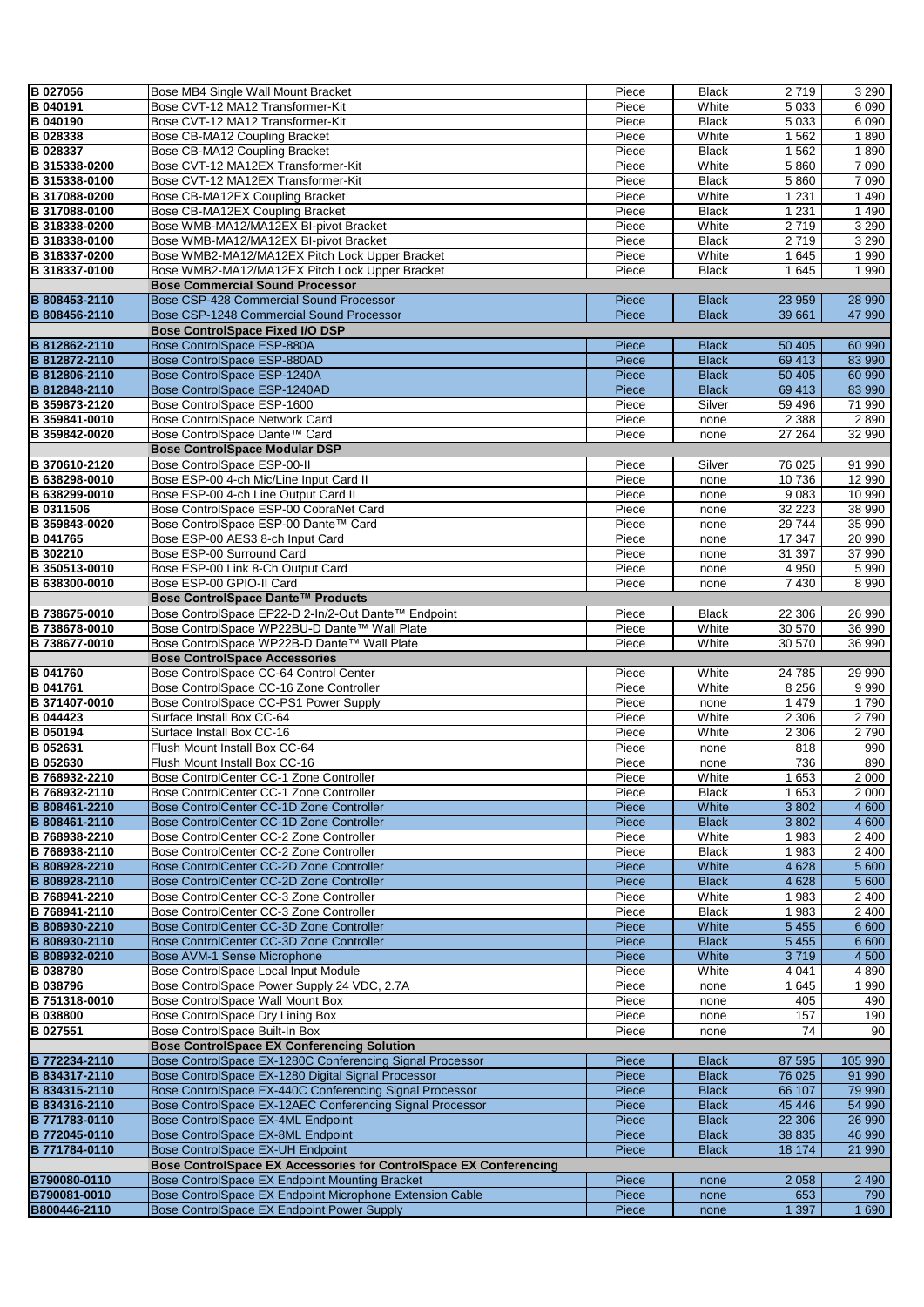|                                | <b>Bose ControlSpace Sound Processor</b>                                      |                 |                              |                   |                      |
|--------------------------------|-------------------------------------------------------------------------------|-----------------|------------------------------|-------------------|----------------------|
| B 352428-4410                  | Bose ControlSpace SP-24 Sound Processor                                       | Piece           | Silver                       | 19 000            | 22 990               |
|                                | <b>Bose PowerMatch Amplifier</b>                                              |                 |                              |                   |                      |
| B 343547-4110                  | Bose PowerMatch PM8500                                                        | Piece           | <b>Black</b>                 | 99 165            | 119 990              |
| B 361811-4110<br>B 361814-4110 | Bose PowerMatch PM8250<br>Bose PowerMatch PM4500                              | Piece<br>Piece  | <b>Black</b><br><b>Black</b> | 80 157<br>71893   | 96 990<br>86 990     |
| B 361816-4110                  | Bose PowerMatch PM4250                                                        | Piece           | <b>Black</b>                 | 61 149            | 73 990               |
| B 343546-4110                  | Bose PowerMatch PM8500N (Network version)                                     | Piece           | <b>Black</b>                 | 113 215           | 136 990              |
| B 361810-4110                  | Bose PowerMatch PM8250N (Network version)                                     | Piece           | <b>Black</b>                 | 94 207            | 113 990              |
| B 361813-4110                  | Bose PowerMatch PM4500N (Network version)                                     | Piece           | <b>Black</b>                 | 85 942            | 103 990              |
| B 361815-4110                  | Bose PowerMatch PM4250N (Network version)                                     | Piece           | <b>Black</b>                 | 76 025            | 91 990               |
|                                | <b>Bose PowerMatch Accessories</b>                                            |                 |                              |                   |                      |
| B 359844-0020                  | Bose PowerMatch Dante™ Network Card                                           | Piece           | none                         | 25 612            | 30 990               |
| B 345975-0110<br>B 349898-0110 | Bose PowerMatch CobraNet Card<br>Bose PowerMatch ESPLink 8-Channel Input Card | Piece<br>Piece  | none<br>none                 | 23 132<br>5 1 9 8 | 27 990<br>6 2 9 0    |
| B 772238-0110                  | Bose PowerMatch Amplink Card                                                  | Piece           | none                         | 5198              | 6 2 9 0              |
| B 638301-0010                  | Bose PowerMatch AES3 Input Card                                               | Piece           | none                         | 11 149            | 13 490               |
|                                | Bose RoomMatch DeltaQ Array Loudspeaker                                       |                 |                              |                   |                      |
|                                | Bose RoomMatch DeltaQ Array Module Loudspeaker (symmetric)                    |                 |                              |                   |                      |
| B 626425-9990                  | RoomMatch RM12060                                                             | Piece           | <b>Black</b>                 |                   | na dotaz             |
| B 626425-9980                  | RoomMatch RM12040                                                             | Piece           | <b>Black</b>                 |                   | na dotaz             |
| B 626425-9960                  | RoomMatch RM12020                                                             | Piece           | <b>Black</b>                 |                   | na dotaz             |
| B 626425-9950                  | RoomMatch RM12010                                                             | Piece           | <b>Black</b>                 |                   | na dotaz             |
| B 626425-9940<br>B 626425-7790 | RoomMatch RM12005<br>RoomMatch RM9060                                         | Piece<br>Piece  | <b>Black</b><br><b>Black</b> |                   | na dotaz<br>na dotaz |
| B 626425-7780                  | RoomMatch RM9040                                                              | Piece           | <b>Black</b>                 |                   | na dotaz             |
| B 626425-7760                  | RoomMatch RM9020                                                              | Piece           | <b>Black</b>                 |                   | na dotaz             |
| B 626425-7750                  | RoomMatch RM9010                                                              | Piece           | <b>Black</b>                 |                   | na dotaz             |
| B 626425-7740                  | RoomMatch RM9005                                                              | Piece           | <b>Black</b>                 |                   | na dotaz             |
| B 626425-5590                  | RoomMatch RM7060                                                              | Piece           | <b>Black</b>                 |                   | na dotaz             |
| B 626425-5580                  | RoomMatch RM7040                                                              | Piece           | <b>Black</b>                 |                   | na dotaz             |
| B 626425-5560                  | RoomMatch RM7020                                                              | Piece           | <b>Black</b>                 |                   | na dotaz             |
| B 626425-5550                  | RoomMatch RM7010                                                              | Piece           | <b>Black</b>                 |                   | na dotaz             |
| B 626425-5540                  | RoomMatch RM7005                                                              | Piece           | <b>Black</b>                 |                   | na dotaz             |
| B 626425-2290                  | RoomMatch RM5560                                                              | Piece           | <b>Black</b>                 |                   | na dotaz             |
| B 626425-2280<br>B 626425-2260 | RoomMatch RM5540<br>RoomMatch RM5520                                          | Piece<br>Piece  | <b>Black</b><br><b>Black</b> |                   | na dotaz<br>na dotaz |
| B 626425-2250                  | RoomMatch RM5510                                                              | Piece           | <b>Black</b>                 |                   | na dotaz             |
| B 626425-2240                  | RoomMatch RM5505                                                              | Piece           | <b>Black</b>                 |                   | na dotaz             |
|                                | Bose RoomMatch DeltaQ Array Module Loudspeaker (asymmetric)                   |                 |                              |                   | na dotaz             |
| B 626425-2540                  | RoomMatch RM283505                                                            | Piece           | <b>Black</b>                 |                   | na dotaz             |
| B 626425-2550                  | RoomMatch RM283510                                                            | Piece           | <b>Black</b>                 |                   | na dotaz             |
| B 626425-2740                  | RoomMatch RM284505                                                            | Piece           | <b>Black</b>                 |                   | na dotaz             |
| B 626425-2750                  | RoomMatch RM284510                                                            | Piece           | <b>Black</b>                 |                   | na dotaz             |
| B 626425-2760                  | RoomMatch RM284520                                                            | Piece           | <b>Black</b>                 |                   | na dotaz             |
| B 626425-2940                  | RoomMatch RM286005                                                            | Piece           | <b>Black</b>                 |                   | na dotaz             |
| B 626425-2950<br>B 626425-2960 | RoomMatch RM286010<br>RoomMatch RM286020                                      | Piece<br>Piece  | <b>Black</b><br><b>Black</b> |                   | na dotaz<br>na dotaz |
| B 626425-2980                  | RoomMatch RM286040                                                            | Piece           | <b>Black</b>                 |                   | na dotaz             |
| B 626425-5960                  | RoomMatch RM356020                                                            | Piece           | <b>Black</b>                 |                   | na dotaz             |
| B 626425-5980                  | RoomMatch RM356040                                                            | Piece           | <b>Black</b>                 |                   | na dotaz             |
| B 626425-5240                  | RoomMatch RM352805                                                            | Piece           | <b>Black</b>                 |                   | na dotaz             |
| B 626425-5250                  | RoomMatch RM352810                                                            | Piece           | <b>Black</b>                 |                   | na dotaz             |
| B 626425-7240                  | RoomMatch RM452805                                                            | Piece           | <b>Black</b>                 |                   | na dotaz             |
| B 626425-7250                  | RoomMatch RM452810                                                            | Piece           | <b>Black</b>                 |                   | na dotaz             |
| B 626425-7260                  | RoomMatch RM452820                                                            | Piece           | <b>Black</b>                 |                   | na dotaz             |
| B 626425-9240                  | RoomMatch RM602805                                                            | Piece           | <b>Black</b>                 |                   | na dotaz             |
| B 626425-9250                  | RoomMatch RM602810                                                            | Piece           | <b>Black</b>                 |                   | na dotaz             |
| B 626425-9260<br>B 626425-9280 | RoomMatch RM602820<br>RoomMatch RM602840                                      | Piece<br>Piece  | <b>Black</b><br><b>Black</b> |                   | na dotaz<br>na dotaz |
| B 626425-9560                  | RoomMatch RM603520                                                            | Piece           | <b>Black</b>                 |                   | na dotaz             |
| B 626425-9580                  | RoomMatch RM603540                                                            | Piece           | <b>Black</b>                 |                   | na dotaz             |
| B 344055-0110                  | Bose RoomMatch RMS218 VLF-Subwoofer                                           | Piece           | <b>Black</b>                 |                   | na dotaz             |
| B 330034-0110                  | Bose RoomMatch RMS215                                                         | Piece           | <b>Black</b>                 |                   | na dotaz             |
| B 330038-0120                  | Bose RoomMatch RMAFLG Large-Array Frame                                       | Piece           | <b>Black</b>                 |                   | na dotaz             |
| B 344056-0120                  | Bose RoomMatch RMXLNG Long Extender Bar                                       | Pair            | <b>Black</b>                 |                   | na dotaz             |
| B 344057-0120                  | Bose RoomMatch RMXSRT Short Extender Bar                                      | Pair            | <b>Black</b>                 |                   | na dotaz             |
| B 330041-0110                  | Bose RoomMatch RMPULL Pull-Back Bracket                                       | Piece           | <b>Black</b>                 |                   | na dotaz             |
| B 348159-0110                  | Bose RoomMatch RMBRKT Surface Mount Bracket                                   | Pair            | <b>Black</b>                 |                   | na dotaz             |
| B 369815-0110                  | Bose RoomMatch RMSFLY218 Fly Kit                                              | Piece           | <b>Black</b>                 |                   | na dotaz             |
| B 343856-0130                  | Bose RoomMatch RMSFLY215 Fly Kit                                              | Piece           | <b>Black</b>                 |                   | na dotaz             |
| B 344058-0110<br>B 344511-0020 | Bose RoomMatch RMSHAD Gain Shading Kit<br>Bose RoomMatch Quick Release Pins   | Piece<br>4-Pack | none<br>none                 |                   | na dotaz<br>na dotaz |
|                                | <b>Bose RoomMatch Ground Stack Kit</b>                                        |                 |                              |                   | na dotaz             |
| B 356016-0110                  | <b>RMGSBK Ground Stack Base Kit</b>                                           | Pair            | <b>Black</b>                 |                   | na dotaz             |
| B 356514-0110                  | <b>RMGSCK Ground Stack Caster Kit</b>                                         | Set             | <b>Black</b>                 |                   | na dotaz             |